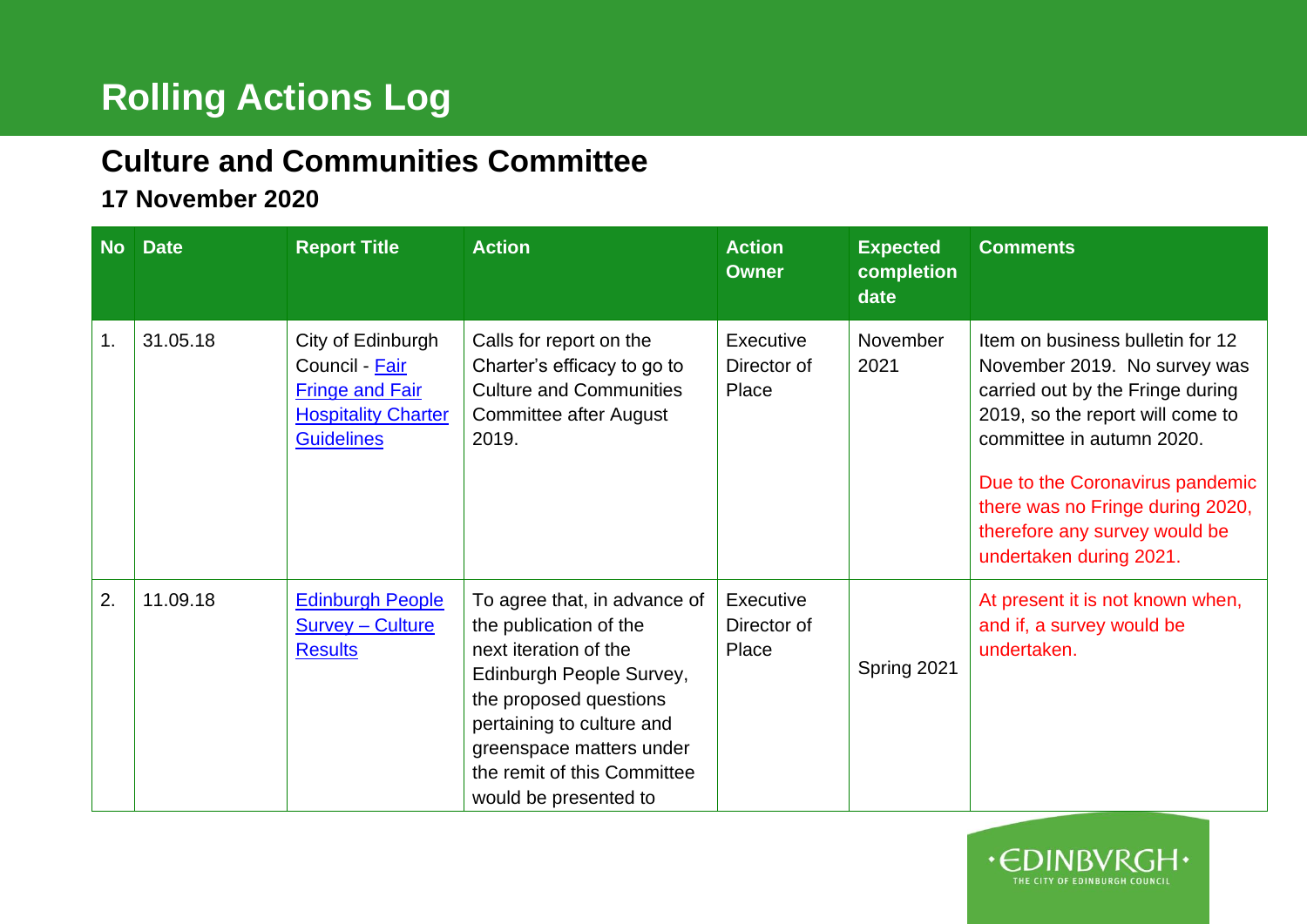| <b>No</b> | <b>Date</b> | <b>Report Title</b>                                                       | <b>Action</b>                                                                                                                                       | <b>Action</b><br><b>Owner</b>                            | <b>Expected</b><br>completion<br>date | <b>Comments</b>                                                           |
|-----------|-------------|---------------------------------------------------------------------------|-----------------------------------------------------------------------------------------------------------------------------------------------------|----------------------------------------------------------|---------------------------------------|---------------------------------------------------------------------------|
|           |             |                                                                           | Committee for review.                                                                                                                               |                                                          |                                       |                                                                           |
| 3.        | 13.11.18    | <b>King's Theatre</b><br>Capital<br>Redevelopment<br><b>Update Report</b> | An annual update report<br>would be provided to<br>members.                                                                                         | Executive<br>Director of<br>Place                        | January<br>2022                       |                                                                           |
| 4.        | 29.01.19    | <b>Adelaide Cultural</b><br><b>Co-operation</b><br>Project                | To note that a further report<br>on the outcomes of the visit<br>and next steps will be<br>prepared for a future<br>meeting of this Committee.      | Executive<br>Director of<br>Place                        | November<br>2020                      | <b>Recommended for Closure-</b><br>report considered in November<br>2020. |
| 5.        | 26.03.19    | <b>Service Payment</b><br>to Edinburgh<br>Leisure - 2019/20               | To request more detail in<br>the next report from<br>Edinburgh Leisure on the<br>impact of the service<br>payment to Edinburgh<br>Leisure           | Executive<br>Director for<br>Communities<br>and Families | November<br>2020                      |                                                                           |
| 6.        | 26.03.19    | <b>Allotment and</b><br><b>Food Growing</b><br><b>Provision Update</b>    | To note that further<br>investigation would be<br>undertaken to determine the<br>feasibility of giving priority to<br>those applicants referred for | Executive<br>Director of<br>Place                        | November<br>2020                      | <b>Recommended for Closure-</b><br>report considered in November<br>2020. |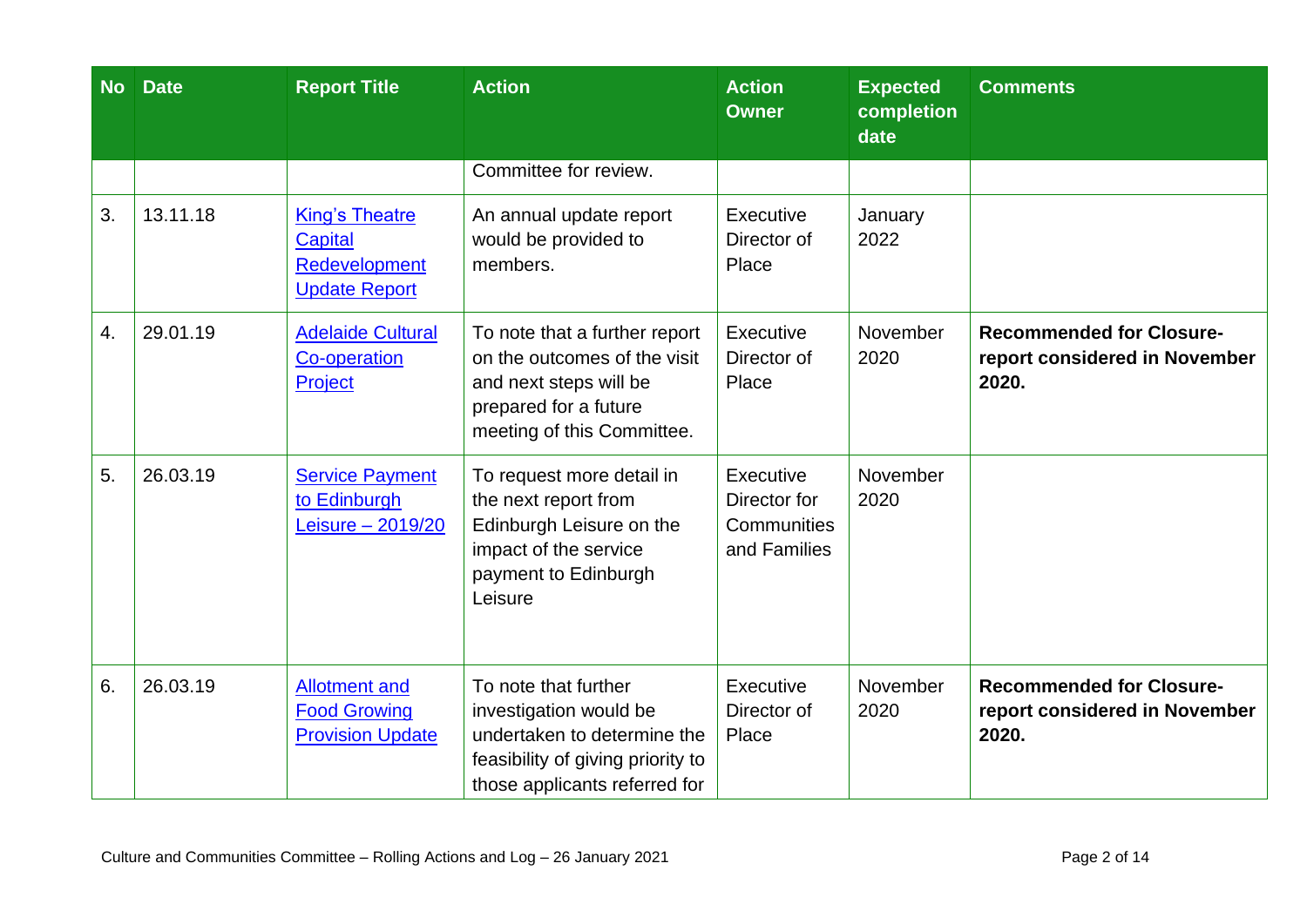| <b>No</b> | <b>Date</b> | <b>Report Title</b>                                                                                                             | <b>Action</b>                                                                                                                                                                                                        | <b>Action</b><br><b>Owner</b>                            | <b>Expected</b><br>completion<br>date | <b>Comments</b>                                                                                                           |
|-----------|-------------|---------------------------------------------------------------------------------------------------------------------------------|----------------------------------------------------------------------------------------------------------------------------------------------------------------------------------------------------------------------|----------------------------------------------------------|---------------------------------------|---------------------------------------------------------------------------------------------------------------------------|
|           |             |                                                                                                                                 | horticultural therapy by<br>medical professionals.                                                                                                                                                                   |                                                          |                                       |                                                                                                                           |
| 7.        | 18.06.19    | <b>Citywide Culture</b><br><b>Plan Update</b><br>2018/19                                                                        | To note that a Culture Plan<br>review update report would<br>be presented in June 2020                                                                                                                               | Executive<br>Director of<br>Place                        | <b>June 2021</b>                      |                                                                                                                           |
| 8.        | 18.06.19    | <b>CCTV Working</b><br><b>Group Update</b>                                                                                      | To request an update on the<br><b>CCTV Working Group</b><br>progress in six months' time.                                                                                                                            | Executive<br>Director for<br>Communities<br>and Families | <b>March 2020</b>                     | Report on agenda for this<br>meeting.                                                                                     |
| 9.        | 30.09.19    | <b>Grounds</b><br>Maintenance in the<br>South West<br>Locality<br>(Transferred from<br>the South West<br>Locality<br>Committee) | To agree that the outcome<br>of the review on Living<br>Landscapes would be<br>shared with the Committee<br>and to look at the current<br>location of floral meadows<br>and the potential to move<br>them elsewhere. | Executive<br>Director of<br>Place                        | September<br>2020<br>March 2021       | A summary of Living Landscapes<br>was included in the Business<br>Bulletin for this Committee on 15<br>September 2020.    |
| 10.       | 06.11.12    | The Future<br>Management and<br>Ownership of<br>Easter                                                                          | To provide information on<br>the possibility of community<br>ownership and management<br>of the woodland and open                                                                                                    | Executive<br>Director of<br>Place                        | End 2021                              | Transferred to the Culture and<br><b>Communities Committee from the</b><br><b>Policy and Sustainability</b><br>Committee. |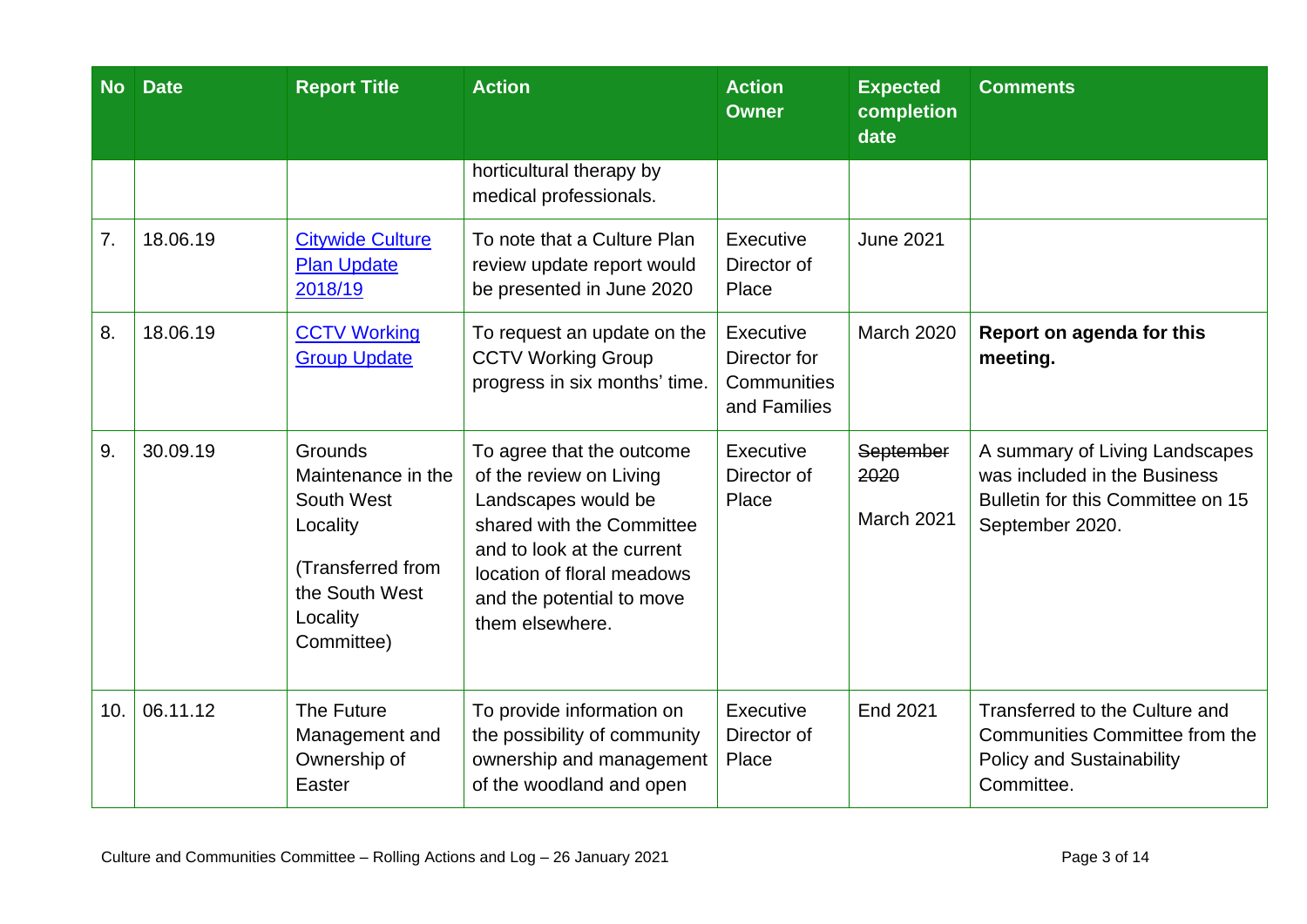| <b>No</b> | <b>Date</b> | <b>Report Title</b>                                                                                                   | <b>Action</b>                                                                                                                                                                                                                                                                        | <b>Action</b><br><b>Owner</b>                            | <b>Expected</b><br>completion<br>date | <b>Comments</b>                                                                                                                                                                                                                                                                                                     |
|-----------|-------------|-----------------------------------------------------------------------------------------------------------------------|--------------------------------------------------------------------------------------------------------------------------------------------------------------------------------------------------------------------------------------------------------------------------------------|----------------------------------------------------------|---------------------------------------|---------------------------------------------------------------------------------------------------------------------------------------------------------------------------------------------------------------------------------------------------------------------------------------------------------------------|
|           |             | Craiglockhart Hill<br><b>Local Nature</b><br>Reserve (LNR) -<br>motion by<br><b>Councillor Burns</b>                  | space in the area in the<br>longer term and how this<br>might be achieved, with<br>ownership transferring to the<br>Council as an interim<br>measure, with a view to the<br>eventual transfer of<br>ownership and<br>management, to a<br>community organisation.                     |                                                          |                                       | Update was included in Business<br>bulletin on 12 November 2019.                                                                                                                                                                                                                                                    |
| 11.       | 12.12.17    | <b>Open Library</b>                                                                                                   | That an update report be<br>submitted to Committee in<br>six months.                                                                                                                                                                                                                 | Executive<br>Director for<br>Communities<br>and Families | <b>March 2020</b>                     | <b>Education, Children and Families</b><br>(EC&F) Committee on 8 October<br>2019 agreed to transfer this<br>outstanding action to Culture and<br>Communities Committee.                                                                                                                                             |
| 12.       | 11.12.18    | <b>Petition for</b><br><b>Consideration -</b><br><b>Edinburgh</b><br><b>Central Library vs</b><br><b>Virgin Hotel</b> | Require a detailed<br>$\left( \left  \right  \right)$<br>report on Edinburgh Central<br>Library as a flagship cultural<br>project of<br>national/international<br>significance commensurate<br>with existing professional<br>advice to the Council and<br>the Council's own reports. | Executive<br>Director for<br>Communities<br>and Families | November<br>2019                      | <b>EC&amp;F Committee on 8 October</b><br>2019 agreed to transfer this<br>outstanding action to Culture and<br><b>Communities Committee.</b><br><b>Central Library Future</b><br>Development report tabled at<br><b>Culture and Communities</b><br>Committee 12th November 2019.<br>Committee approved setting up a |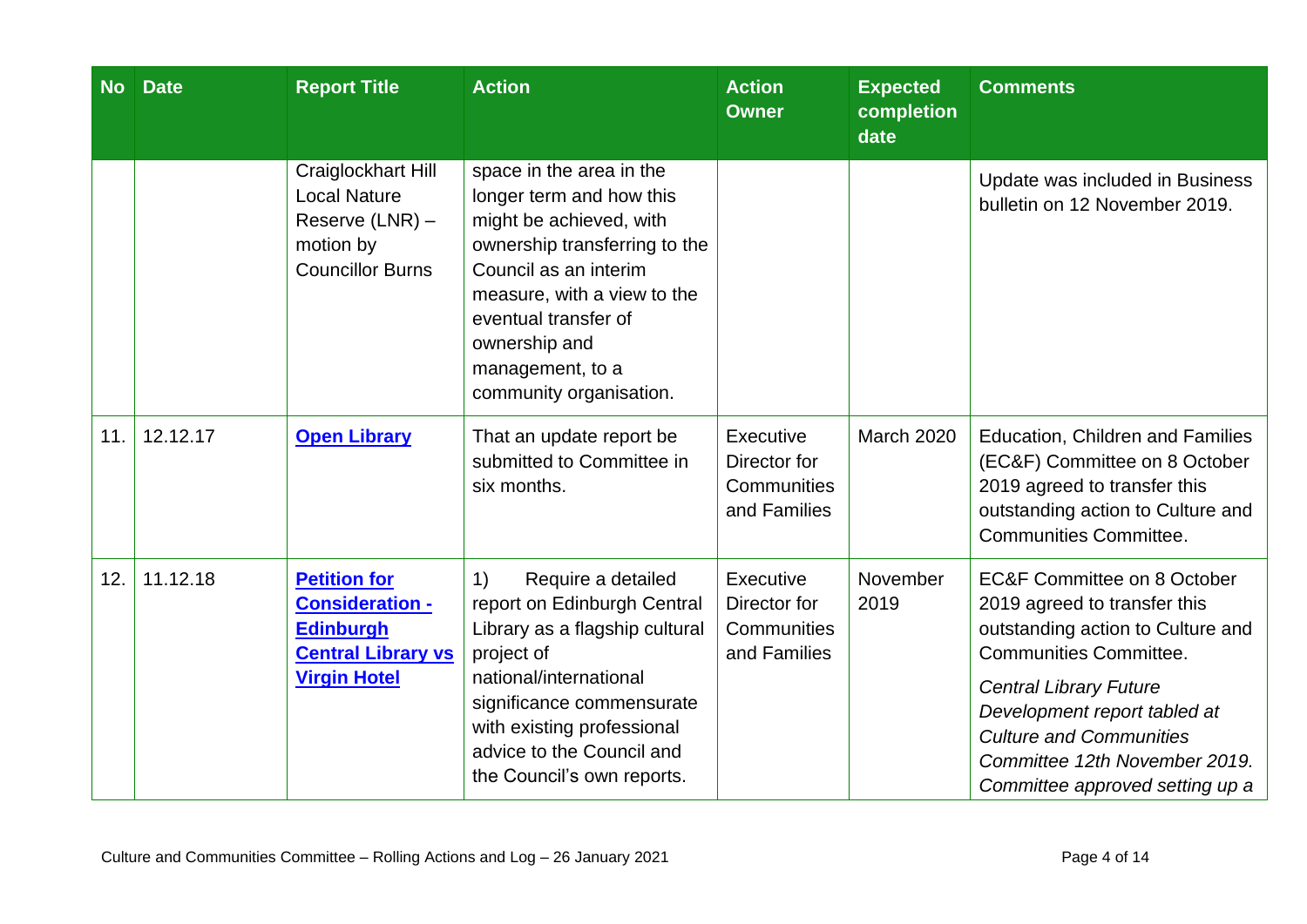| <b>No</b> | <b>Date</b> | <b>Report Title</b>                                                                                                                                            | <b>Action</b>                                                                                                                                                                                                                                                                                                     | <b>Action</b><br><b>Owner</b>                            | <b>Expected</b><br>completion<br>date | <b>Comments</b>                                                                                                                                         |
|-----------|-------------|----------------------------------------------------------------------------------------------------------------------------------------------------------------|-------------------------------------------------------------------------------------------------------------------------------------------------------------------------------------------------------------------------------------------------------------------------------------------------------------------|----------------------------------------------------------|---------------------------------------|---------------------------------------------------------------------------------------------------------------------------------------------------------|
|           |             |                                                                                                                                                                | 2)<br>To request that the<br>annual report on the<br>Lifelong Learning Plan<br>scheduled for October 2019,<br>includes within it, options for<br>the Central Library, drawing<br>on past and current studies<br>and feasibility exercises and<br>a clear vision for its role in<br>the city's cultural landscape. |                                                          |                                       | project team 'to explore the<br>viability of developing an<br>imaginative, accessible and<br>engaging future vision for the<br>city's Central Library'. |
|           | 10-09-19    | <b>City Centre</b><br><b>Hostile Vehicle</b><br><b>Mitigation</b><br><b>Measures Update</b><br><b>Report</b> - report by<br>the Executive<br>Director of Place | To note that a further update<br>report will be prepared<br>within six months to outline<br>the findings from the<br>working group and to<br>provide details of the<br>anticipated financial impact.                                                                                                              | <b>Executive</b><br>Director of<br>Place                 | January<br>2021                       | Item on the agenda for this<br>meeting.                                                                                                                 |
| 13.       | 10-09-19    | <b>Transfer of</b><br><b>Management of</b><br><b>Secondary</b><br><b>School Sports</b>                                                                         | 1) Recommendations<br>approved with the proviso<br>that the report called for is<br>brought back in the first                                                                                                                                                                                                     | Executive<br>Director for<br>Communities<br>and Families | January<br>2020                       |                                                                                                                                                         |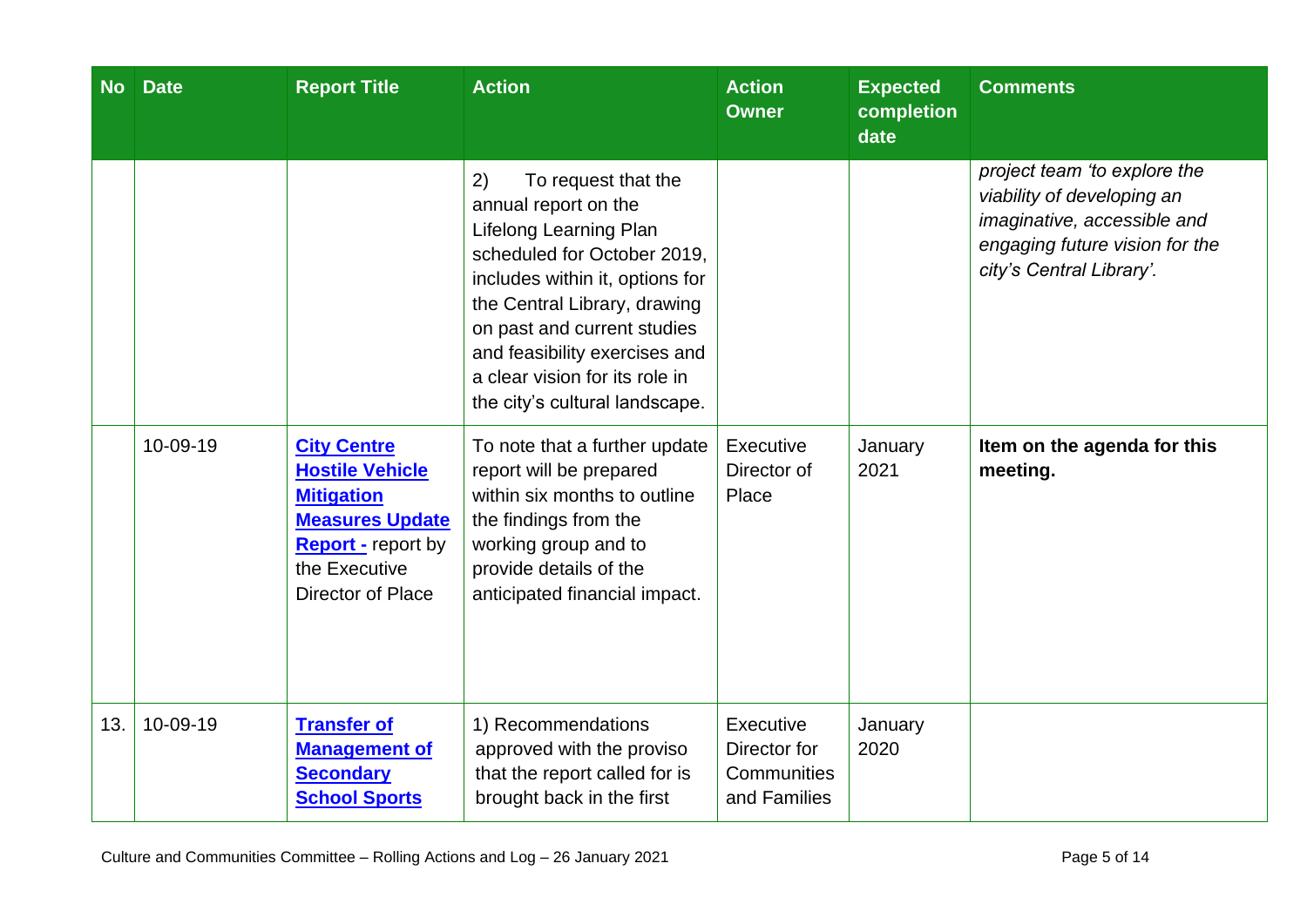| No Date | <b>Report Title</b>                                                                                                                    | <b>Action</b>                                                                                                                                                                                                                                                                                                                                                                                                                                                                                                                                                                                                                 | <b>Action</b><br><b>Owner</b> | <b>Expected</b><br>completion<br>date | <b>Comments</b> |
|---------|----------------------------------------------------------------------------------------------------------------------------------------|-------------------------------------------------------------------------------------------------------------------------------------------------------------------------------------------------------------------------------------------------------------------------------------------------------------------------------------------------------------------------------------------------------------------------------------------------------------------------------------------------------------------------------------------------------------------------------------------------------------------------------|-------------------------------|---------------------------------------|-----------------|
|         | <b>Facilities to</b><br><b>Edinburgh</b><br>Leisure - referral<br>report by the<br>Education,<br>Children and<br>Families<br>Committee | instance to the Culture and<br><b>Communities Committee.</b><br>2) To ask that the report<br>address:<br>Access to facilities,<br>recognising Edinburgh<br>Leisure's requirement to<br>balance the operational<br>costs with its core purpose<br>in making a positive<br>difference to communities.<br>The barriers to access<br>including cost and physical<br>access issues related to<br>transport.<br>The impact on high<br>performance sport and any<br>change in the usage of<br>facilities from these groups<br>associated with the transfer<br>of management of<br>secondary school sports<br>facilities to Edinburgh |                               |                                       |                 |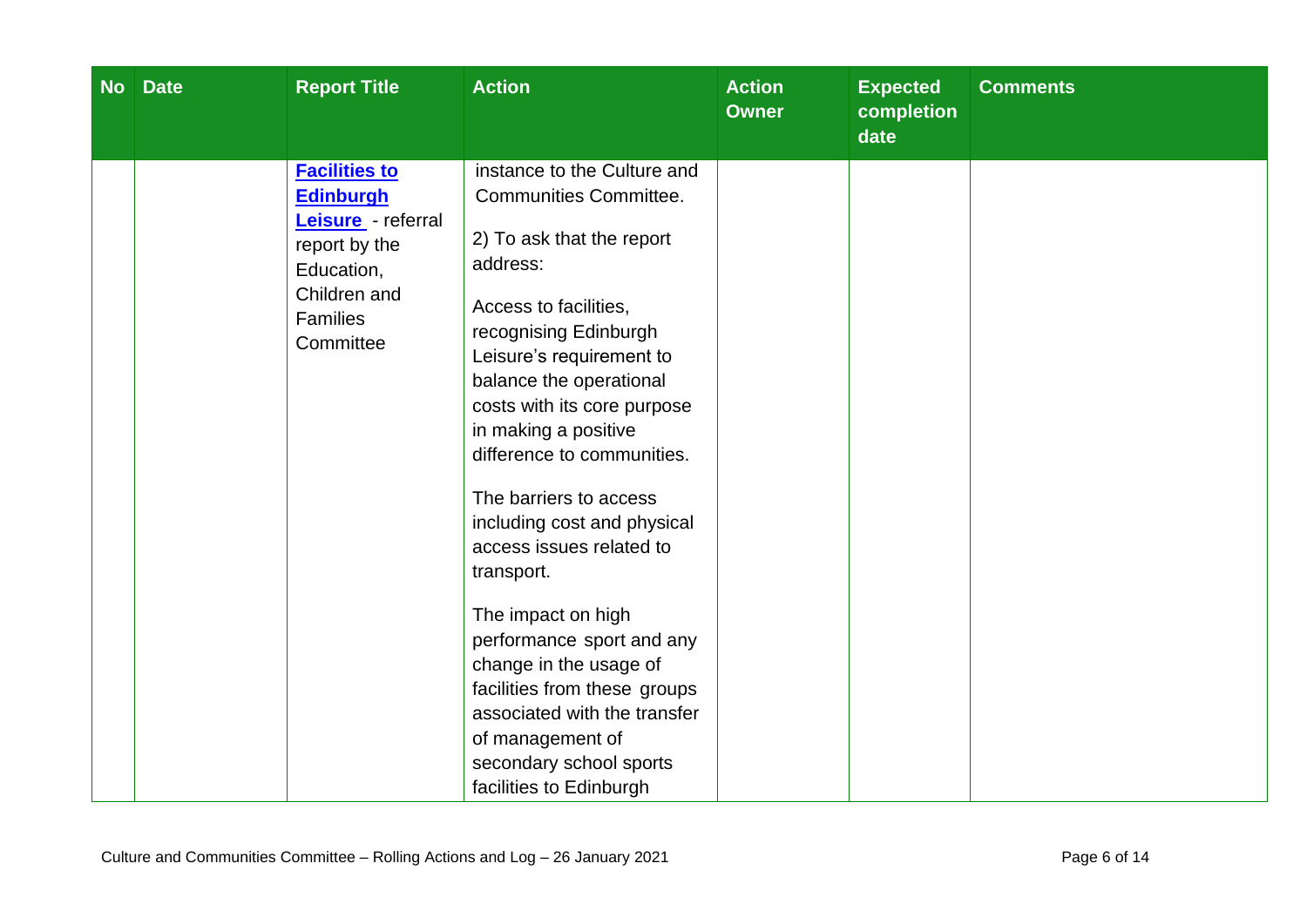| <b>No</b> | <b>Date</b> | <b>Report Title</b>                                                                          | <b>Action</b>                                                                                                                                                                                                                                                                                                  | <b>Action</b><br><b>Owner</b>     | <b>Expected</b><br>completion<br>date | <b>Comments</b>                                                                                                                                                                                                                                                                                                   |
|-----------|-------------|----------------------------------------------------------------------------------------------|----------------------------------------------------------------------------------------------------------------------------------------------------------------------------------------------------------------------------------------------------------------------------------------------------------------|-----------------------------------|---------------------------------------|-------------------------------------------------------------------------------------------------------------------------------------------------------------------------------------------------------------------------------------------------------------------------------------------------------------------|
|           |             |                                                                                              | Leisure.                                                                                                                                                                                                                                                                                                       |                                   |                                       |                                                                                                                                                                                                                                                                                                                   |
| 14.       | 10-09-19    | <b>Appointments to</b><br><b>Working Groups</b><br>- report by the<br><b>Chief Executive</b> | To review the membership<br>of the Tourism and<br><b>Communities Working</b><br>Group and report back to<br>the next meeting of the<br>Committee.                                                                                                                                                              | Chief<br>Executive                | Spring 2021                           | A report on the appointment of<br>working groups was included on<br>the agenda for this Committee on<br>17 November 2020.<br>The purpose and composition of<br>the Tourism and Communities<br>Working Group will be reviewed<br>when action plans for the city's<br>Tourism Strategy 2030 are being<br>developed. |
| 15.       | 28.01.20    | <b>The Quaich</b><br><b>Outline Business</b><br><b>Case</b>                                  | 1)<br>To welcome the work<br>carried out to date by the<br>Quaich Project and to<br>support the intention to<br>improve West Princes Street<br>Gardens.<br>To request the<br>2)<br><b>Executive Director of Place</b><br>to provide a more detailed<br>report to Committee within<br>one cycle setting out the | Executive<br>Director of<br>Place | Spring 2021                           | An update on the business case<br>for this project will be brought<br>forward to Committee at the<br>appropriate time.                                                                                                                                                                                            |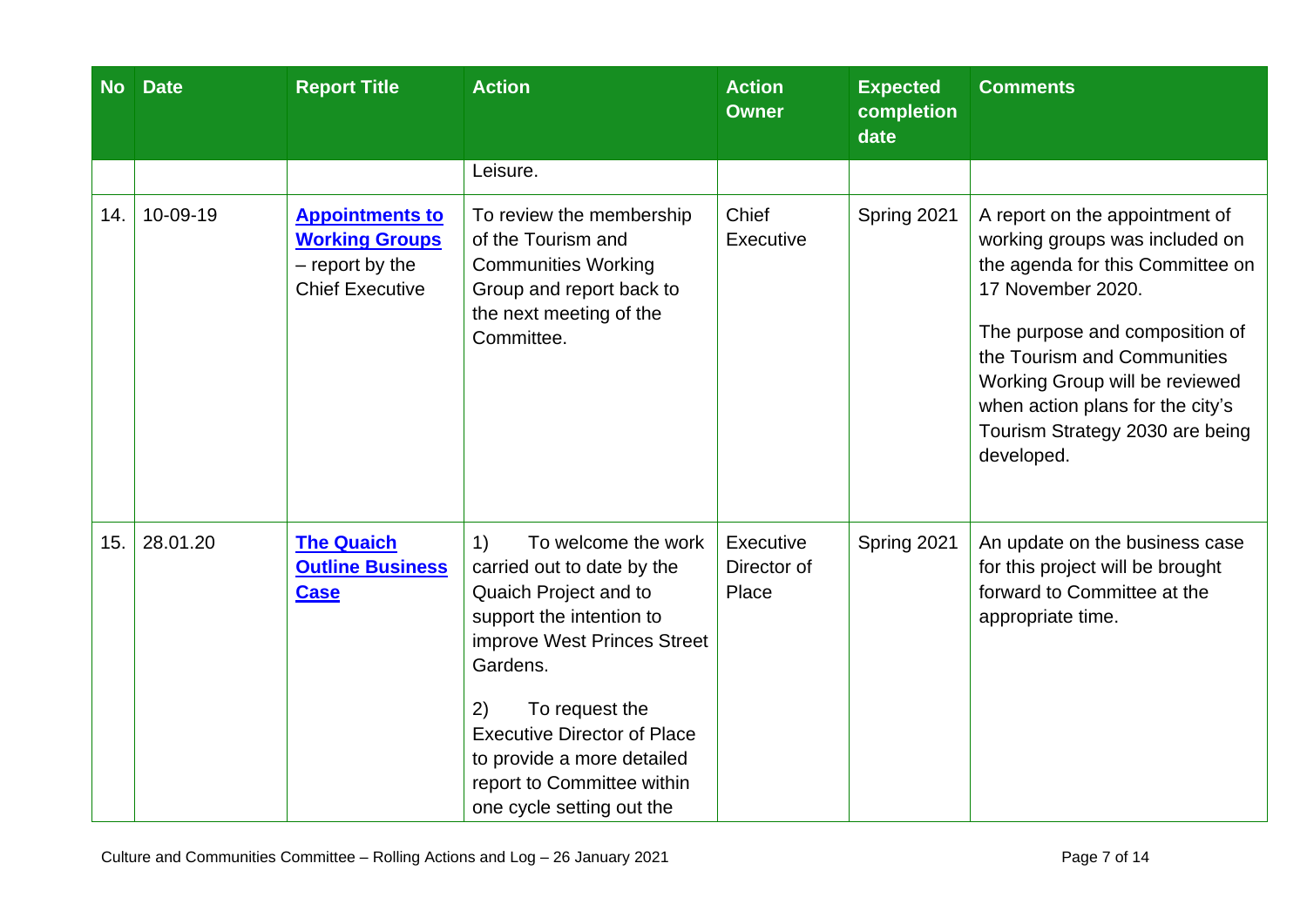| <b>No</b> | <b>Date</b> | <b>Report Title</b>                                                      | <b>Action</b>                                                                                                                                                                                                                                                                                                                                                                                                                         | <b>Action</b><br><b>Owner</b>     | <b>Expected</b><br>completion<br>date | <b>Comments</b>                                                                                                                                                                                                                                                                                                                                                                                                                                      |
|-----------|-------------|--------------------------------------------------------------------------|---------------------------------------------------------------------------------------------------------------------------------------------------------------------------------------------------------------------------------------------------------------------------------------------------------------------------------------------------------------------------------------------------------------------------------------|-----------------------------------|---------------------------------------|------------------------------------------------------------------------------------------------------------------------------------------------------------------------------------------------------------------------------------------------------------------------------------------------------------------------------------------------------------------------------------------------------------------------------------------------------|
|           |             |                                                                          | assumptions in the business<br>case presented.<br>3)<br>To note that<br><b>Councillor Osler had</b><br>declared she would recuse<br>herself from the<br>determination on matters<br>pertaining to the planning<br>application for the Quaich<br>Project.                                                                                                                                                                              |                                   |                                       |                                                                                                                                                                                                                                                                                                                                                                                                                                                      |
| 16.       | 28.01.20    | <b>Development of a</b><br><b>Public Space</b><br><b>Management Plan</b> | 1) To note the initial findings<br>of a review of the Edinburgh<br><b>Parks Events Manifesto</b><br>(EPEM) and the Public<br>Spaces Protocol (PSP).<br>2) To note that it is intended to<br>use these findings, alongside<br>the motions from Committee<br>and Council to develop a<br>single Public Space<br>Management Plan (PSMP) to<br>be supported by a single set<br>of processes, criteria and<br>procedures when applications | Executive<br>Director of<br>Place | September<br>2020<br><b>June 2021</b> | A stakeholder engagement page<br>for the Public Spaces<br>Management Plan is now live and<br>will remain so until 23 November<br>2020. The 'home page'<br>describes and links to 4<br>'challenges' that are hosted on<br>the collaborative engagement tool<br>Dialogue. The 4 'challenges' are:<br><b>Public Space Management</b><br>Plan Key Principles and<br><b>Guidelines</b><br><b>Area Conditions</b><br>Application process for<br>Organisers |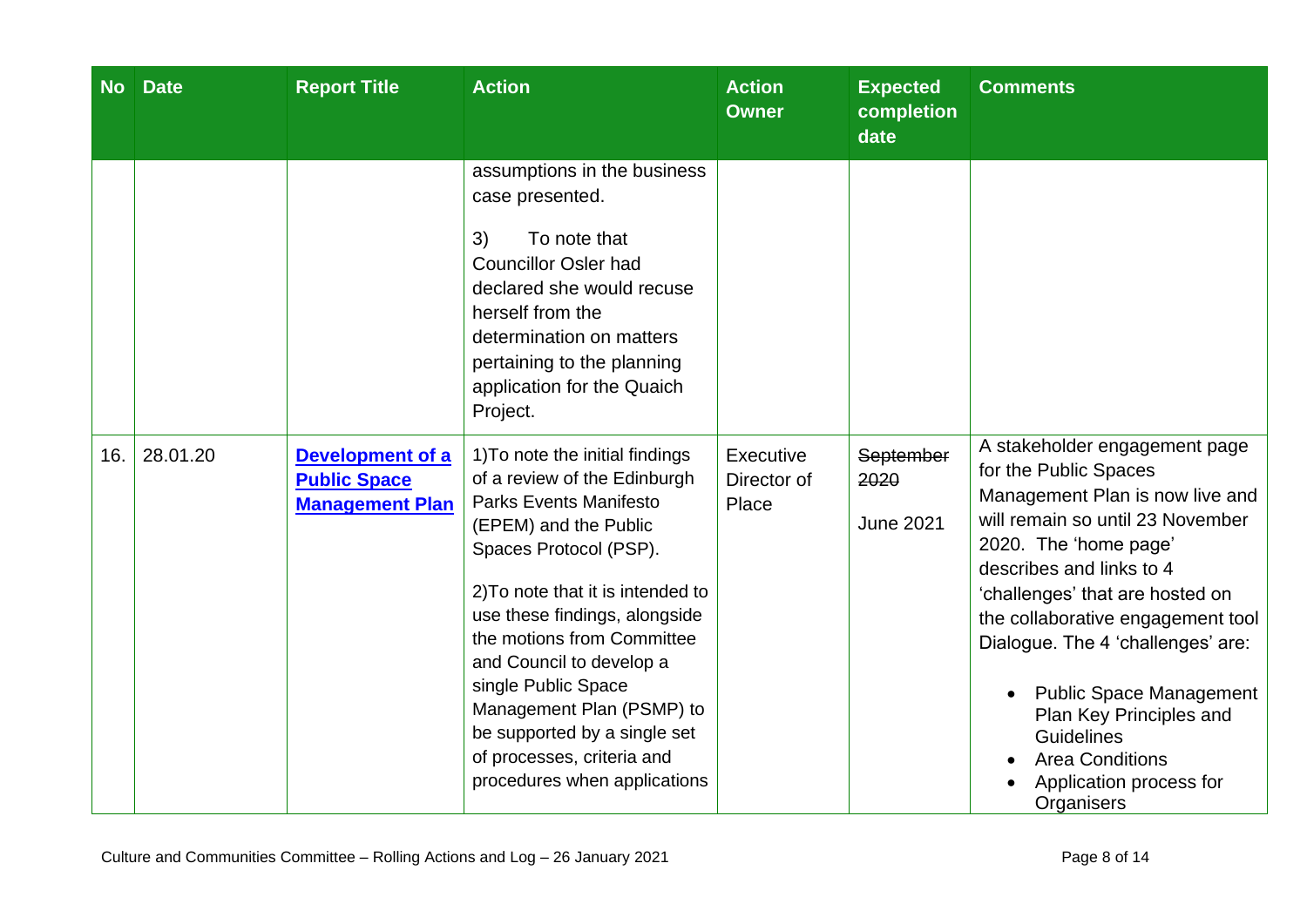| <b>No</b> | <b>Date</b> | <b>Report Title</b>                            | <b>Action</b>                                                                                                                                                                                                                                                                                                                                                                                                                                                                                       | <b>Action</b><br><b>Owner</b>     | <b>Expected</b><br>completion<br>date | <b>Comments</b>                                                                                                                        |
|-----------|-------------|------------------------------------------------|-----------------------------------------------------------------------------------------------------------------------------------------------------------------------------------------------------------------------------------------------------------------------------------------------------------------------------------------------------------------------------------------------------------------------------------------------------------------------------------------------------|-----------------------------------|---------------------------------------|----------------------------------------------------------------------------------------------------------------------------------------|
|           |             |                                                | are received in the future.<br>3) To approve the principles<br>for the PSMP as set out in<br>paragraph 4.8 with the<br>inclusion of effective<br>measures that could be<br>adopted to control the<br>amplification of sound in<br>public spaces when<br>appropriate.<br>4) To note that it is intended to<br>present the draft PSMP to<br>Committee in March 2020,<br>with consultation to begin in<br>April 2020 and the final<br>document presented to<br>Committee in June 2020 for<br>approval. |                                   |                                       | <b>Community Engagement</b><br>$\bullet$<br>The link to the site is here:<br>https://consultationhub.edinburgh.<br>gov.uk/sfc/b24acf90 |
| 17.       | 28.01.20    | <b>Edinburgh -</b><br><b>Million Tree City</b> | 1) To recognise the value that<br>urban trees play in<br>addressing the Climate<br>Emergency contributing: to<br>meeting the Council's<br>ambitious target of being net<br>carbon neutral by 2030; and                                                                                                                                                                                                                                                                                              | Executive<br>Director of<br>Place | January<br>2021                       | Item on the agenda for this<br>meeting.                                                                                                |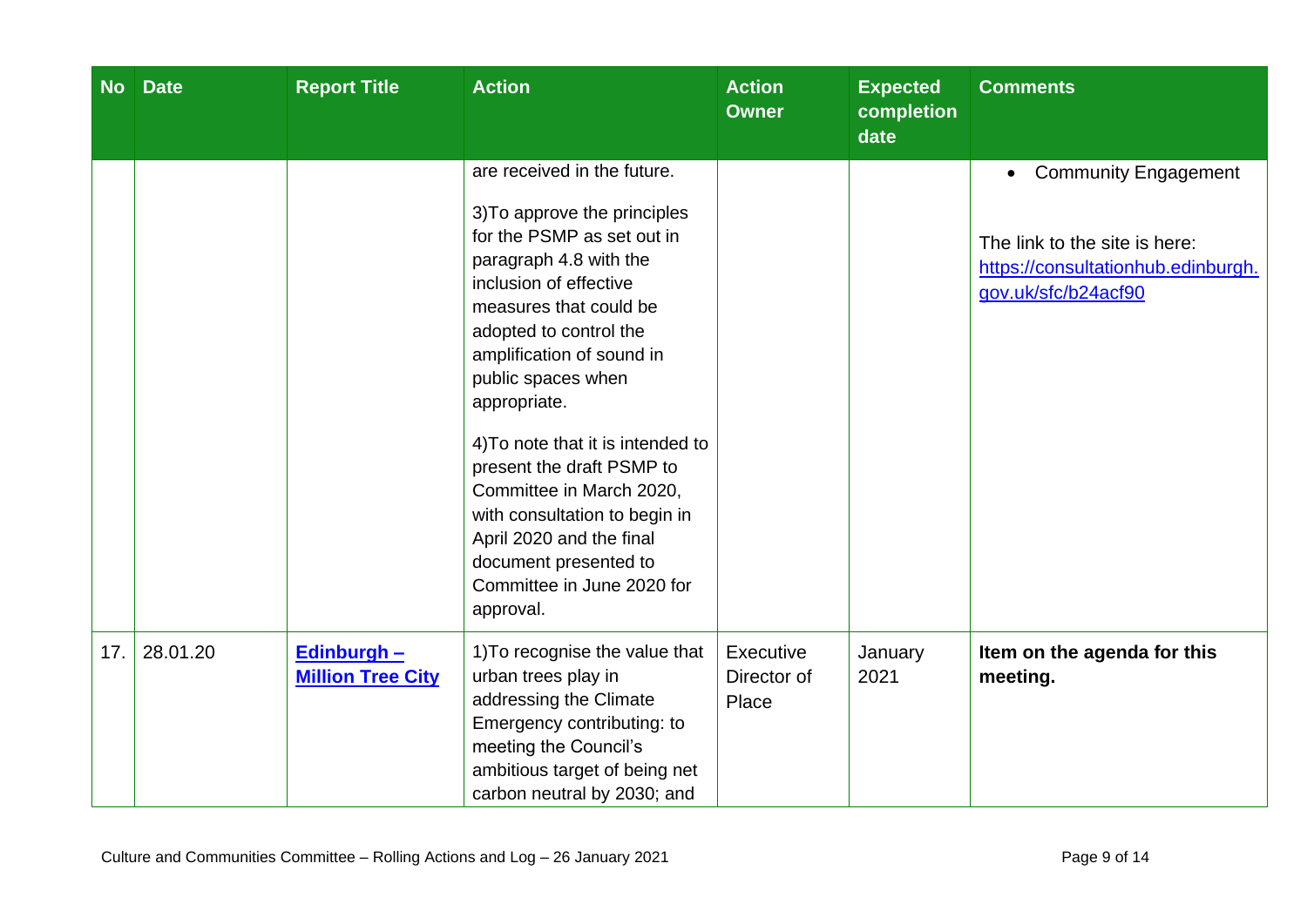| No Date | <b>Report Title</b> | <b>Action</b>                                                                                                                                                                                                                                                                                                                                                                                                                                                                                                                                                                                                          | <b>Action</b><br><b>Owner</b> | <b>Expected</b><br>completion<br>date | <b>Comments</b> |
|---------|---------------------|------------------------------------------------------------------------------------------------------------------------------------------------------------------------------------------------------------------------------------------------------------------------------------------------------------------------------------------------------------------------------------------------------------------------------------------------------------------------------------------------------------------------------------------------------------------------------------------------------------------------|-------------------------------|---------------------------------------|-----------------|
|         |                     | ongoing global biodiversity<br>losses;<br>2) To note the Council's<br>existing commitments to tree<br>protection, planting and<br>management and the<br>increase in tree numbers<br>attributable to the positive<br>implementation of policy<br>actions, development<br>planning, and partnership<br>working.<br>3) To support the ambition for<br>Edinburgh to be a "Million<br>Tree City" by 2030, ensuring<br>continuing investment in<br>measures to protect, plant<br>and actively manage the<br>city's trees and woodlands,<br>aligning with the timeline of<br>Scotland's Forest Strategy;<br>4) To support the |                               |                                       |                 |
|         |                     | establishment of an<br>Edinburgh 'Million Tree<br>Forum' to bring together                                                                                                                                                                                                                                                                                                                                                                                                                                                                                                                                             |                               |                                       |                 |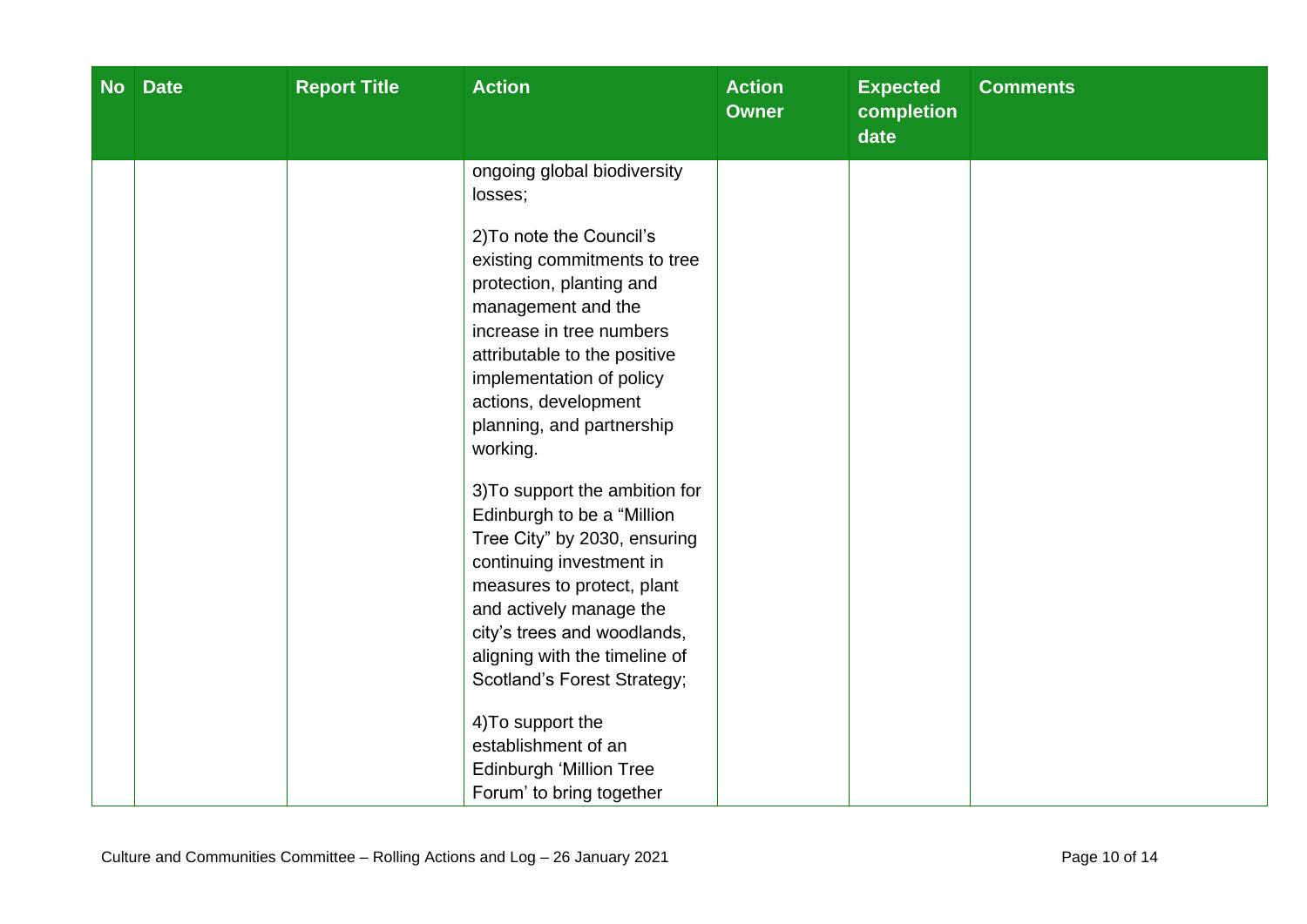| No Date | <b>Report Title</b> | <b>Action</b>                                                                                                                                                                                                                                                                                                                                                                                                                                                                                                                                                                                                                                                                                                        | <b>Action</b><br><b>Owner</b> | <b>Expected</b><br>completion<br>date | <b>Comments</b> |
|---------|---------------------|----------------------------------------------------------------------------------------------------------------------------------------------------------------------------------------------------------------------------------------------------------------------------------------------------------------------------------------------------------------------------------------------------------------------------------------------------------------------------------------------------------------------------------------------------------------------------------------------------------------------------------------------------------------------------------------------------------------------|-------------------------------|---------------------------------------|-----------------|
|         |                     | principal stakeholders so that<br>the city can set an updated<br>vision for trees in the city, can<br>better communicate its tree<br>values, plant trees more<br>quickly, and collectively help<br>look after those already in its<br>care.<br>5) To support further i-Tree<br>Eco surveys of Edinburgh's<br>tree canopy cover and the<br>ecosystem service benefits<br>that its urban forest<br>generates, communicating<br>tree number and tree location<br>data on an ongoing basis.<br>6) To give consideration to<br>using the environmental<br>policies within the City Plan to<br>progress the million-tree<br>aspiration.<br>7) To refer the report to the<br><b>Transport and Environment</b><br>Committee. |                               |                                       |                 |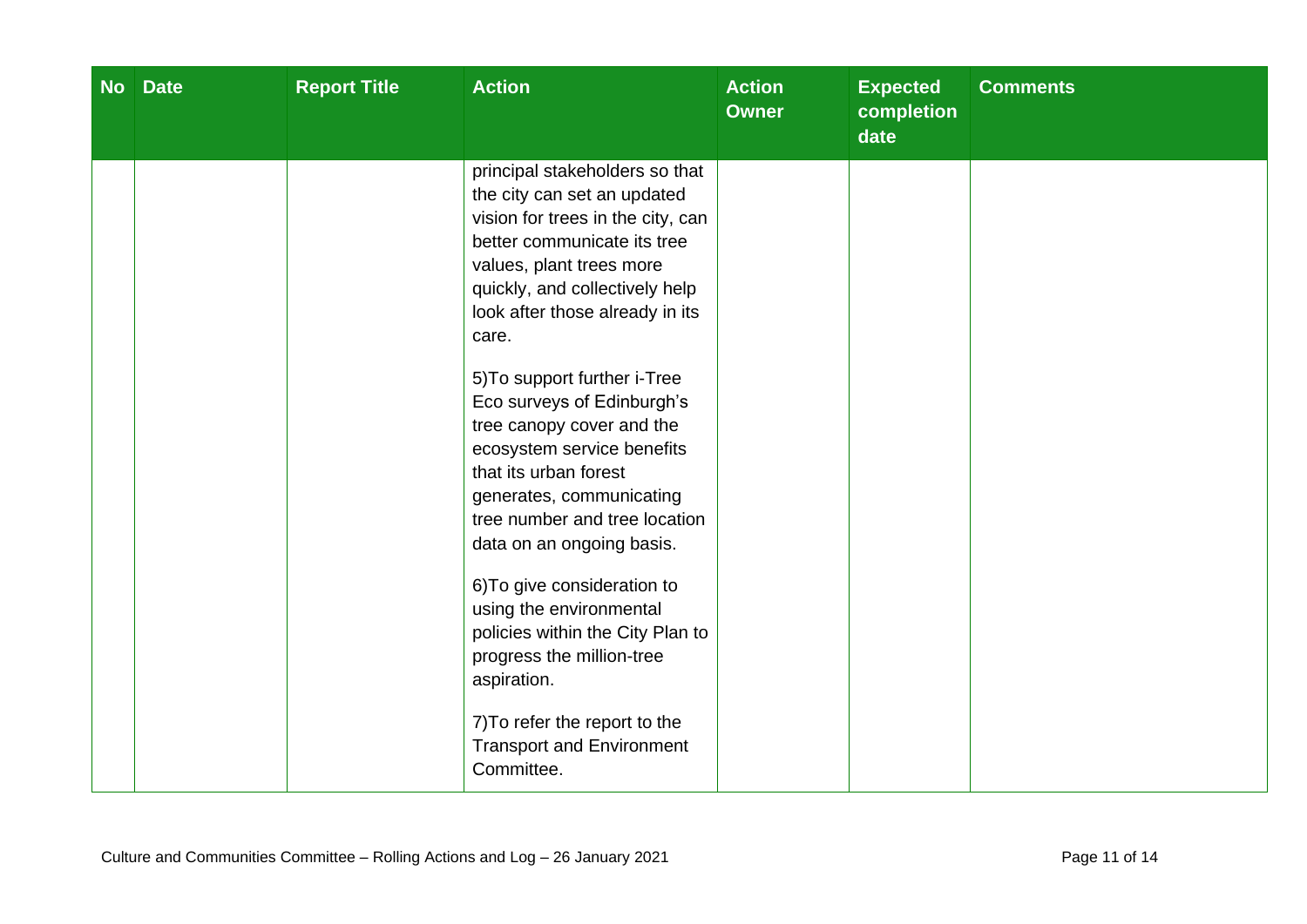| <b>No</b> | <b>Date</b> | <b>Report Title</b>                             | <b>Action</b>                                                                                                                                                                                                                                                                                                                                                                                                                             | <b>Action</b><br><b>Owner</b> | <b>Expected</b><br>completion<br>date | <b>Comments</b>                                                           |
|-----------|-------------|-------------------------------------------------|-------------------------------------------------------------------------------------------------------------------------------------------------------------------------------------------------------------------------------------------------------------------------------------------------------------------------------------------------------------------------------------------------------------------------------------------|-------------------------------|---------------------------------------|---------------------------------------------------------------------------|
|           |             |                                                 | 8) To request that a report on<br>tree numbers comes to the<br><b>Culture and Communities</b><br>Committee on an annual<br>basis which will include the<br>following:<br>Number of trees<br>planted (by species)<br>Number of trees lost<br>(by species)<br>Thereby giving an<br>understanding of how many<br>trees are currently in<br>Edinburgh and how close we<br>are to achieving the<br>aspiration of being a Million<br>Tree City. |                               |                                       |                                                                           |
| 18.       | 15/09/20    | <b>Appointments To</b><br><b>Working Groups</b> | 1. To provide an update on<br>the Meadowbank Sports<br><b>Centre and Stadium</b><br>Working Group.<br>To contact the Chairs of<br>2.<br>the working groups on the                                                                                                                                                                                                                                                                         | Natalie Le<br>Couteur         | November<br>2020                      | <b>Recommended for Closure-</b><br>report considered in November<br>2020. |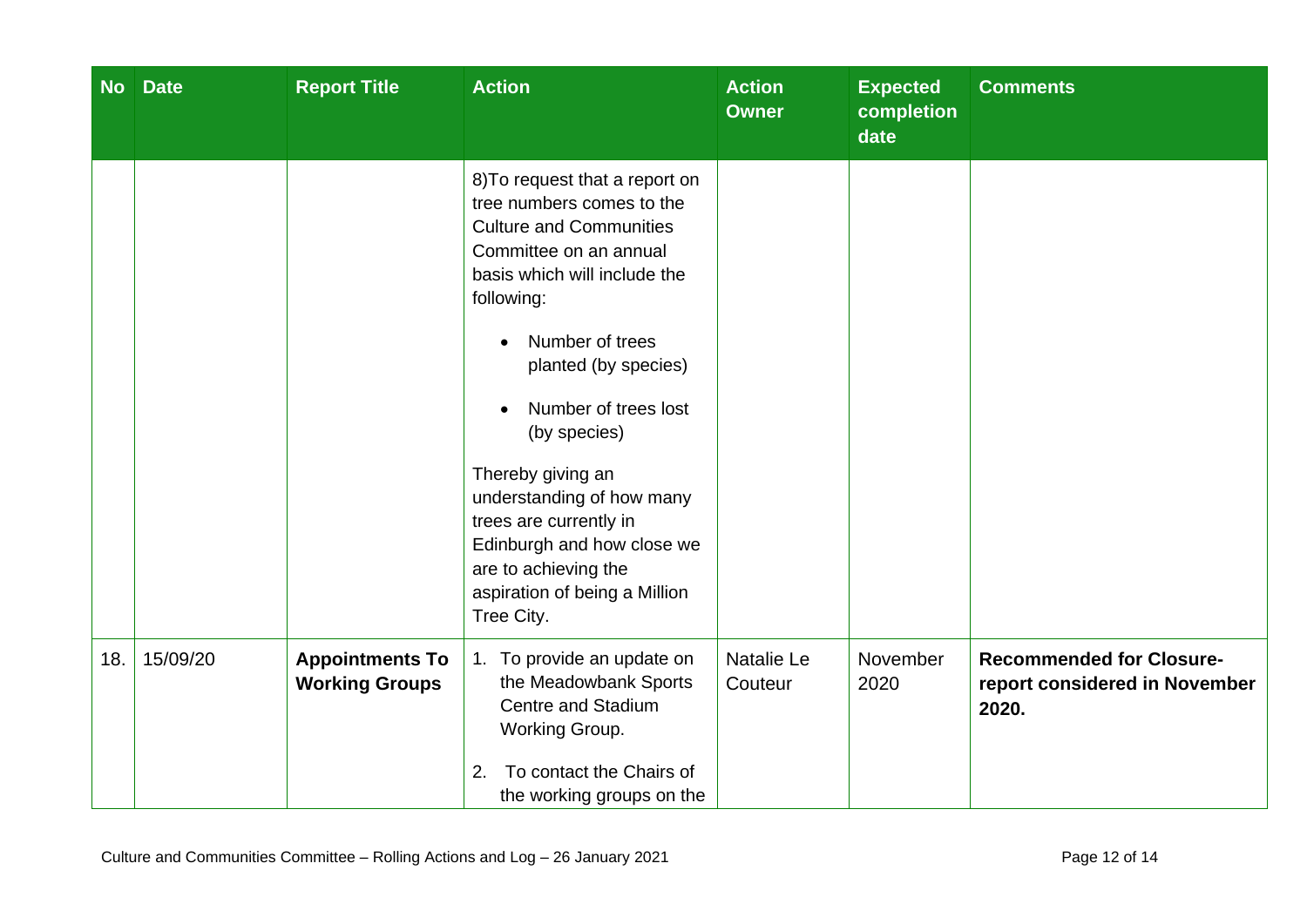| <b>No</b> | <b>Date</b> | <b>Report Title</b>                                                                                 | <b>Action</b>                                                                                                                                                                                                                                                       | <b>Action</b><br><b>Owner</b>     | <b>Expected</b><br>completion<br>date | <b>Comments</b>                                                                   |
|-----------|-------------|-----------------------------------------------------------------------------------------------------|---------------------------------------------------------------------------------------------------------------------------------------------------------------------------------------------------------------------------------------------------------------------|-----------------------------------|---------------------------------------|-----------------------------------------------------------------------------------|
|           |             |                                                                                                     | need for the groups to<br>meet before December<br>and to provide a report to<br>the next meeting of the<br>Committee, based on the<br>feedback from the Chairs.<br>To provide an update<br>3.<br>report for Committee in<br>November 2020.                          |                                   |                                       |                                                                                   |
| 19.       | 17/11/20    | <b>Business Bulletin</b>                                                                            | To note that officers were<br>engaged with stakeholders<br>regarding the Public Space<br>Management Plan and<br>thereafter would carry out a<br>consultation once the<br>Committee had been<br>provided with the draft and to<br>circulate an update to<br>members. | Executive<br>Director of<br>Place |                                       | <b>Update circulated to members</b><br>on 18 November - recommend<br>for closure. |
| 20.       | 17/11/20    | <b>Review of the</b><br><b>Community</b><br><b>Council</b><br><b>Complaints</b><br><b>Procedure</b> | That there be a full review in<br>2 cycles and consultation<br>take place with all community<br>councils to ensure that they<br>were aware of what was<br>required and to give them the                                                                             | Chief<br>Executive                | March 2021                            |                                                                                   |